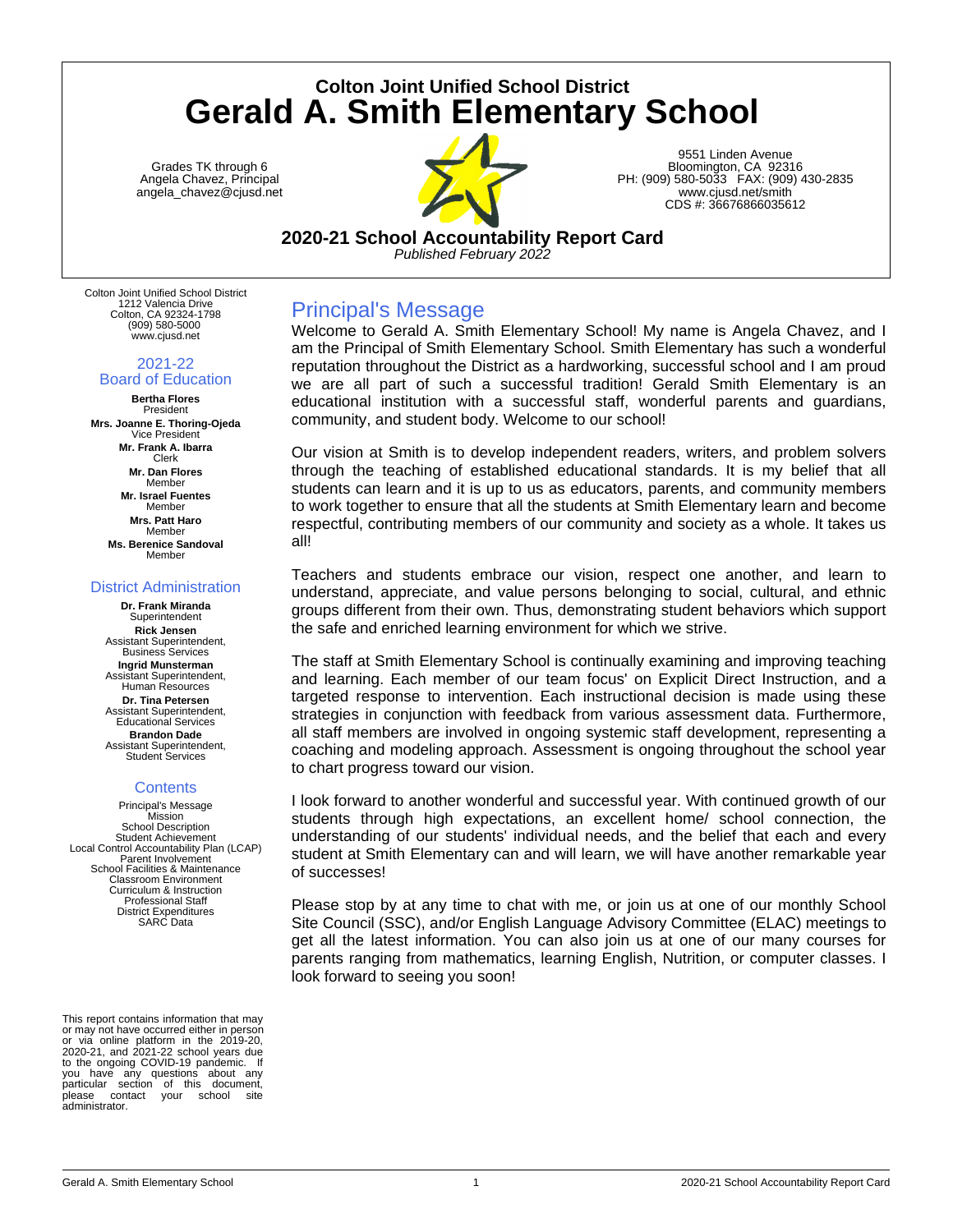## Mission

Our mission is to develop strategic, independent readers, writers, and problem solvers across the curriculum, empowered with skills, knowledge and values necessary to meet the challenges of a changing world. A sensitive and caring learning environment where all children, staff, and parents feel safe and respected will support rigorous academic goals.

The staff, parents, and students of Smith School pledge to set objectives that are consistent with meeting these goals. The key to self-assured, responsible, self-motivated students is the combined efforts of parents and staff. By working together, we can achieve extraordinary results!

## School Description

Gerald A. Smith Elementary School is located in the northern region of Bloomington and serves students in grades transitional kindergarten through six following a traditional calendar. At the beginning of the 2020-21 school year, 685 students were enrolled, including 10.7% in special education, 29.3% qualifying for English Language Learner support, and 89.5% qualifying for free or reduced price lunch.

| <b>Student Enrollment by Student Group / Grade Level</b><br>2020-21 |                          |                              |               |  |
|---------------------------------------------------------------------|--------------------------|------------------------------|---------------|--|
| <b>Student Group</b>                                                | % of Total<br>Enrollment | Grade Level                  | # of Students |  |
| Female                                                              | 48.50%                   | Transitional<br>Kindergarten | $\Omega$      |  |
| Male                                                                | 51.50%                   | Kindergarten                 | 118           |  |
| Non-Binary                                                          | $0.00\%$                 | Grade 1                      | 88            |  |
| Amer, Indian or<br>Alaska Native                                    | $0.00\%$                 | Grade 2                      | 90            |  |
| Asian                                                               | 0.40%                    | Grade 3                      | 91            |  |
| Black or<br>African-Amer.                                           | 3.40%                    | Grade 4                      | 109           |  |
| Filipino                                                            | 0.30%                    | Grade 5                      | 88            |  |
| Hisp. or Latino                                                     | 93.30%                   | Grade 6                      | 101           |  |
| Native Hawaiian or<br>Pacific Islander                              | 0.40%                    | Ungraded                     | $\Omega$      |  |
| Two or More Races                                                   | 0.40%                    |                              |               |  |
| White                                                               | 1.80%                    |                              |               |  |
| <b>English Learners</b>                                             | 29.30%                   |                              |               |  |
| Foster Youth                                                        | 0.60%                    |                              |               |  |
| <b>Homeless</b>                                                     | 8.90%                    |                              |               |  |
| <b>Students Receiving</b><br>Migrant Ed. Services                   | $0.00\%$                 |                              |               |  |
| Socioeconomically<br>Disadvantaged                                  | 89.50%                   |                              |               |  |
| Students with<br><b>Disabilities</b>                                | 10.70%                   |                              |               |  |
|                                                                     |                          | <b>Total Enrollment</b>      | 685           |  |

## Student Achievement

## Physical Fitness

In the spring of each year, Gerald A. Smith Elementary School is required by the state to administer a physical fitness test to all students in grade five. The physical fitness test measures each student's ability to complete fitness tasks in six major areas. Students who either meet or exceed the standards in all six fitness areas are considered to be in the "healthy fitness zone." The chart reported in this document reports only the percentage in each category, not a cumulative total of the results for categories 4 of 6 and 5 of 6. Comparative district and state results can be found at the CDE's website.

| <b>Physical Fitness Test</b><br>Percentage of Students Meeting California Fitness Standards<br>2020-21 |                                  |                                                 |                                 |
|--------------------------------------------------------------------------------------------------------|----------------------------------|-------------------------------------------------|---------------------------------|
|                                                                                                        |                                  | <b>Percentage of Students Meeting Standards</b> |                                 |
| Grade Level<br>Tested                                                                                  | Four of Six Fitness<br>Standards | Five of Six Fitness<br>Standards                | Six of Six Fitness<br>Standards |
| Fifth                                                                                                  | N/A                              | N/A                                             | N/A                             |

*Note: Due to the COVID-19 crisis, the Physical Fitness Test was suspended during the 2020-2021 school year and therefore no data are reported.*

### California Assessment of Student Performance and **Progress**

The California Assessment of Student Performance and Progress (CAASPP) System includes the Smarter Balanced Summative Assessments (SBAC) for students in the general education population, and the California Alternate Assessments (CAAs) for students with the most significant cognitive disabilities. Only eligible students may participate in the administration of the CAAs. CAAs items are aligned with alternative achievement standards, which are linked with the Common Core State Standards (CCSS). CAASPP results are a measure of how well students are mastering California's standards in English language arts/literacy (ELA) and mathematics, and are given to grades three through eight and grade eleven. SBAC tests assess student performance in ELA/Literacy and mathematics utilizing computer-adaptive tests and performance tasks, and CAAs test items are aligned with alternative achievement standards which are linked with the Common Core State Standards (CCSS).

The CAASPP results shown in this report include overall results comparing the school, district and state scores as well as the school's overall score in each applicable subgroup. Results are shown only for subgroups with ten students or more taking the exam. For those categories that are blank in the tables, no students met subgroup criteria. More information on CAASPP can be found on the California Department of Education's website www.cde.ca.gov/ta/tg/ca/.

| <b>CAASPP Test Results in ELA and Mathematics - All Students</b> |                                                                    |           |                 |           |           |           |
|------------------------------------------------------------------|--------------------------------------------------------------------|-----------|-----------------|-----------|-----------|-----------|
|                                                                  | Percent of Students Meeting or Exceeding State<br><b>Standards</b> |           |                 |           |           |           |
|                                                                  | School                                                             |           | <b>District</b> |           | State     |           |
|                                                                  | $19 - 20$                                                          | $20 - 21$ | 19-20           | $20 - 21$ | $19 - 20$ | $20 - 21$ |
| English-Language Arts/Literacy<br>(grades $3-8$ and $11$ )       | N/A                                                                | N/A       | N/A             | N/A       | N/A       | 49.0      |
| <b>Mathematics</b><br>(grades $3-8$ and $11$ )                   | N/A                                                                | N/A       | N/A             | N/A       | N/A       | 33.8      |

*Note: The 2019-2020 data cells with N/A values indicate that the 2019-2020 data are not available due to the COVID-19 pandemic and resulting summative test suspension. The Executive Order N-30-20 was issued which waived the assessment, accountability, and reporting requirements for the 2019-2020 school year.*

*The 2020-2021 data cells have N/A values because these data are not comparable*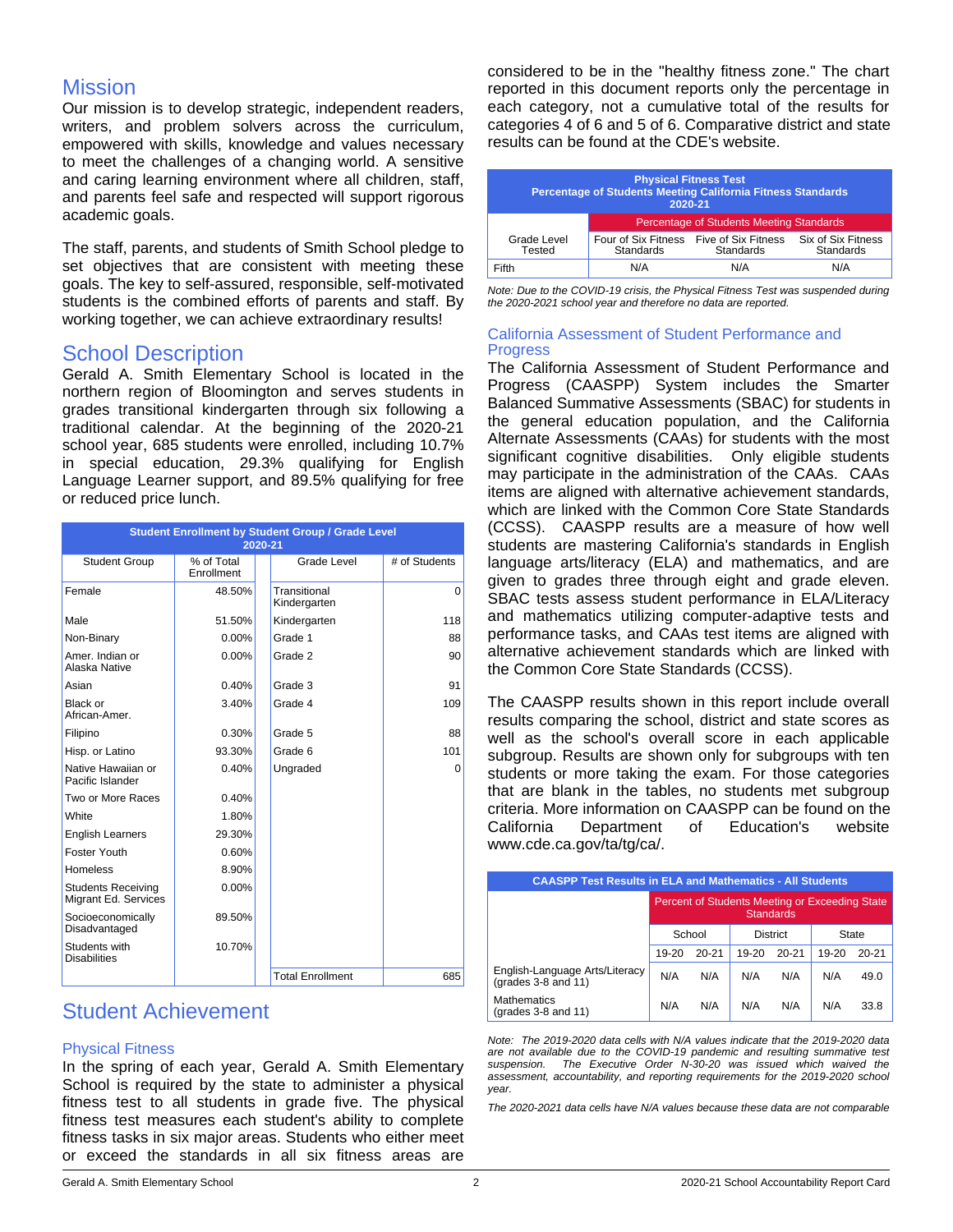*to other year data due to the COVID-19 pandemic during the 2020-2021 school year. Where the CAASPP assessments in ELA and/or mathematics is not the most viable option, the LEAs were allowed to administer local assessments. Therefore, the 2020-2021 data between school years for the school, district, state are not an accurate comparison. As such, it is inappropriate to compare results of the 2020-2021 school year to other school years.*

|                                                   | <b>CAASPP Test Results in ELA by Student Group (2020-21)</b> |           |           |                        |                                      |
|---------------------------------------------------|--------------------------------------------------------------|-----------|-----------|------------------------|--------------------------------------|
| <b>Student Groups</b>                             | $\overline{\mathrm{Total}}$<br><b>Enrollment</b>             | # Tested  | % Tested  | % Not<br><b>Tested</b> | Percent<br>Met or<br><b>Exceeded</b> |
| <b>All Students</b>                               | 389                                                          | NT        | <b>NT</b> | NT                     | <b>NT</b>                            |
| Female                                            | 191                                                          | NT        | <b>NT</b> | NT                     | <b>NT</b>                            |
| Male                                              | 198                                                          | NT        | <b>NT</b> | NT                     | <b>NT</b>                            |
| Amer, Indian or<br>Alaska Native                  | $\Omega$                                                     | $\Omega$  | $\Omega$  | $\Omega$               | $\Omega$                             |
| Asian                                             | --                                                           | NT        | <b>NT</b> | NT                     | <b>NT</b>                            |
| Black or<br>African-Amer.                         |                                                              | NT        | <b>NT</b> | NT                     | <b>NT</b>                            |
| Filipino                                          | --                                                           | <b>NT</b> | <b>NT</b> | <b>NT</b>              | NT                                   |
| Hisp. or Latino                                   | 365                                                          | NT        | <b>NT</b> | NT                     | NT                                   |
| Native Hawaiian or<br>Pacific Islander            | --                                                           | <b>NT</b> | <b>NT</b> | <b>NT</b>              | NT                                   |
| Two or More Races                                 | --                                                           | NT        | <b>NT</b> | <b>NT</b>              | NT                                   |
| White                                             | --                                                           | NT        | <b>NT</b> | <b>NT</b>              | NT                                   |
| <b>English Learners</b>                           | 97                                                           | <b>NT</b> | <b>NT</b> | <b>NT</b>              | <b>NT</b>                            |
| Foster Youth                                      | ۵.                                                           | <b>NT</b> | <b>NT</b> | <b>NT</b>              | NT                                   |
| <b>Homeless</b>                                   | 54                                                           | NT        | <b>NT</b> | NT                     | <b>NT</b>                            |
| Military                                          | 0                                                            | 0         | $\Omega$  | 0                      | $\Omega$                             |
| <b>Students Receiving</b><br>Migrant Ed. Services | $\Omega$                                                     | $\Omega$  | $\Omega$  | $\Omega$               | $\Omega$                             |
| Socioeconomically<br>Disadvantaged                | 364                                                          | NT        | <b>NT</b> | <b>NT</b>              | <b>NT</b>                            |
| Students with<br><b>Disabilities</b>              | 36                                                           | NT        | <b>NT</b> | <b>NT</b>              | NT                                   |

**CAASPP Test Results in Mathematics by Student Group (2020-21)**

| <b>Student Groups</b>                             | Total<br>Enrollment | # Tested  | % Tested  | % Not<br>Tested | Percent<br>Met or<br><b>Exceeded</b> |
|---------------------------------------------------|---------------------|-----------|-----------|-----------------|--------------------------------------|
| <b>All Students</b>                               | 389                 | NT        | NT        | NT              | <b>NT</b>                            |
| Female                                            | 191                 | <b>NT</b> | <b>NT</b> | <b>NT</b>       | NT                                   |
| Male                                              | 198                 | NT        | NT        | <b>NT</b>       | NT                                   |
| Amer, Indian or<br>Alaska Native                  | $\Omega$            | $\Omega$  | $\Omega$  | $\Omega$        | $\Omega$                             |
| Asian                                             |                     | NT        | NT        | NT              | NT                                   |
| Black or<br>African-Amer.                         |                     | NT        | NT        | NT              | NT                                   |
| Filipino                                          | --                  | <b>NT</b> | <b>NT</b> | <b>NT</b>       | <b>NT</b>                            |
| Hisp. or Latino                                   | 365                 | NT        | NT        | <b>NT</b>       | <b>NT</b>                            |
| Native Hawaiian or<br>Pacific Islander            |                     | NT        | <b>NT</b> | <b>NT</b>       | <b>NT</b>                            |
| Two or More Races                                 | --                  | NT        | <b>NT</b> | NT              | <b>NT</b>                            |
| White                                             | --                  | <b>NT</b> | <b>NT</b> | <b>NT</b>       | <b>NT</b>                            |
| <b>English Learners</b>                           | 97                  | <b>NT</b> | <b>NT</b> | <b>NT</b>       | <b>NT</b>                            |
| Foster Youth                                      | --                  | NT        | <b>NT</b> | <b>NT</b>       | NT                                   |
| <b>Homeless</b>                                   | 54                  | <b>NT</b> | <b>NT</b> | <b>NT</b>       | NT                                   |
| Military                                          | $\Omega$            | $\Omega$  | $\Omega$  | $\Omega$        | $\Omega$                             |
| <b>Students Receiving</b><br>Migrant Ed. Services | $\Omega$            | $\Omega$  | $\Omega$  | $\Omega$        | $\Omega$                             |
| Socioeconomically<br>Disadvantaged                | 364                 | NT        | NT        | <b>NT</b>       | NT                                   |
| Students with<br><b>Disabilities</b>              | 36                  | NT        | NT        | <b>NT</b>       | NT                                   |

*Note: N/T values indicate that this school did not test students using the CAASPP for ELA.*

*Double dashes (--) appear in the table when the number of students is ten or less, either because the number of students in this category is too small for statistical* *accuracy or to protect student privacy.*

|                                        |           |           |       | <b>CAASPP Test Results in Science for All Students</b>   |       |           |
|----------------------------------------|-----------|-----------|-------|----------------------------------------------------------|-------|-----------|
|                                        |           |           |       | Percent of Students Meeting or Exceeding State Standards |       |           |
|                                        |           | School    |       | <b>District</b>                                          |       | State     |
|                                        | $19 - 20$ | $20 - 21$ | 19-20 | $20 - 21$                                                | 19-20 | $20 - 21$ |
| Science<br>(grades 5, 8,<br>and $10$ ) | N/A       | N/A       | N/A   | N/A                                                      | N/A   | N/A       |

*Note: The 2019-2020 data cells with N/A values indicate that the 2019-2020 data are not available due to the COVID-19 pandemic and resulting summative testing suspension. The Executive Order N-30-20 was issued which waived the assessment, accountability, and reporting requirements for the 2019-2020 school year.*

*Any 2020-2021 data cells with N/T values indicate that this school did not test students using the CAASPP for Science.*

| <b>CAASPP Test Results in Science by Student Group (2020-21)</b> |                     |           |           |                        |                                      |
|------------------------------------------------------------------|---------------------|-----------|-----------|------------------------|--------------------------------------|
| <b>Student Groups</b>                                            | Total<br>Enrollment | # Tested  | % Tested  | % Not<br><b>Tested</b> | Percent<br>Met or<br><b>Exceeded</b> |
| <b>All Students</b>                                              | 87                  | <b>NT</b> | NT        | <b>NT</b>              | <b>NT</b>                            |
| Female                                                           | 36                  | <b>NT</b> | <b>NT</b> | <b>NT</b>              | <b>NT</b>                            |
| Male                                                             | 51                  | <b>NT</b> | NT        | NT                     | <b>NT</b>                            |
| Amer. Indian or<br>Alaska Native                                 | $\Omega$            | 0         | 0         | $\Omega$               | $\Omega$                             |
| Asian                                                            | $\Omega$            | $\Omega$  | $\Omega$  | $\Omega$               | $\Omega$                             |
| Black or<br>African-Amer.                                        | --                  | <b>NT</b> | <b>NT</b> | <b>NT</b>              | <b>NT</b>                            |
| Filipino                                                         | $\Omega$            | $\Omega$  | $\Omega$  | $\Omega$               | $\Omega$                             |
| Hisp. or Latino                                                  | 80                  | <b>NT</b> | <b>NT</b> | <b>NT</b>              | <b>NT</b>                            |
| Native Hawaiian or<br>Pacific Islander                           | $\Omega$            | 0         | 0         | $\Omega$               | $\Omega$                             |
| Two or More Races                                                | $\Omega$            | $\Omega$  | $\Omega$  | $\Omega$               | $\Omega$                             |
| <b>White</b>                                                     | $\overline{a}$      | <b>NT</b> | <b>NT</b> | NT                     | <b>NT</b>                            |
| <b>English Learners</b>                                          | 21                  | <b>NT</b> | <b>NT</b> | NT                     | <b>NT</b>                            |
| Foster Youth                                                     | $\Omega$            | $\Omega$  | 0         | $\Omega$               | $\Omega$                             |
| <b>Homeless</b>                                                  | --                  | <b>NT</b> | <b>NT</b> | <b>NT</b>              | <b>NT</b>                            |
| Military                                                         | $\Omega$            | $\Omega$  | 0         | $\Omega$               | $\Omega$                             |
| <b>Students Receiving</b><br>Migrant Ed. Services                | $\Omega$            | $\Omega$  | $\Omega$  | $\Omega$               | $\Omega$                             |
| Socioeconomically<br>Disadvantaged                               | 82                  | <b>NT</b> | <b>NT</b> | <b>NT</b>              | <b>NT</b>                            |
| Students with<br><b>Disabilities</b>                             |                     | <b>NT</b> | <b>NT</b> | <b>NT</b>              | <b>NT</b>                            |

*Note: N/T values indicate that this school did not test students using the CAASPP for Science.*

#### Local Assessment Test Results

The Colton Joint Unified School District administered i-Ready local assessments for English Language Arts and Mathematics in lieu of administering the CAASPP test for the 2020-21 school year, and the results are shown below in this report.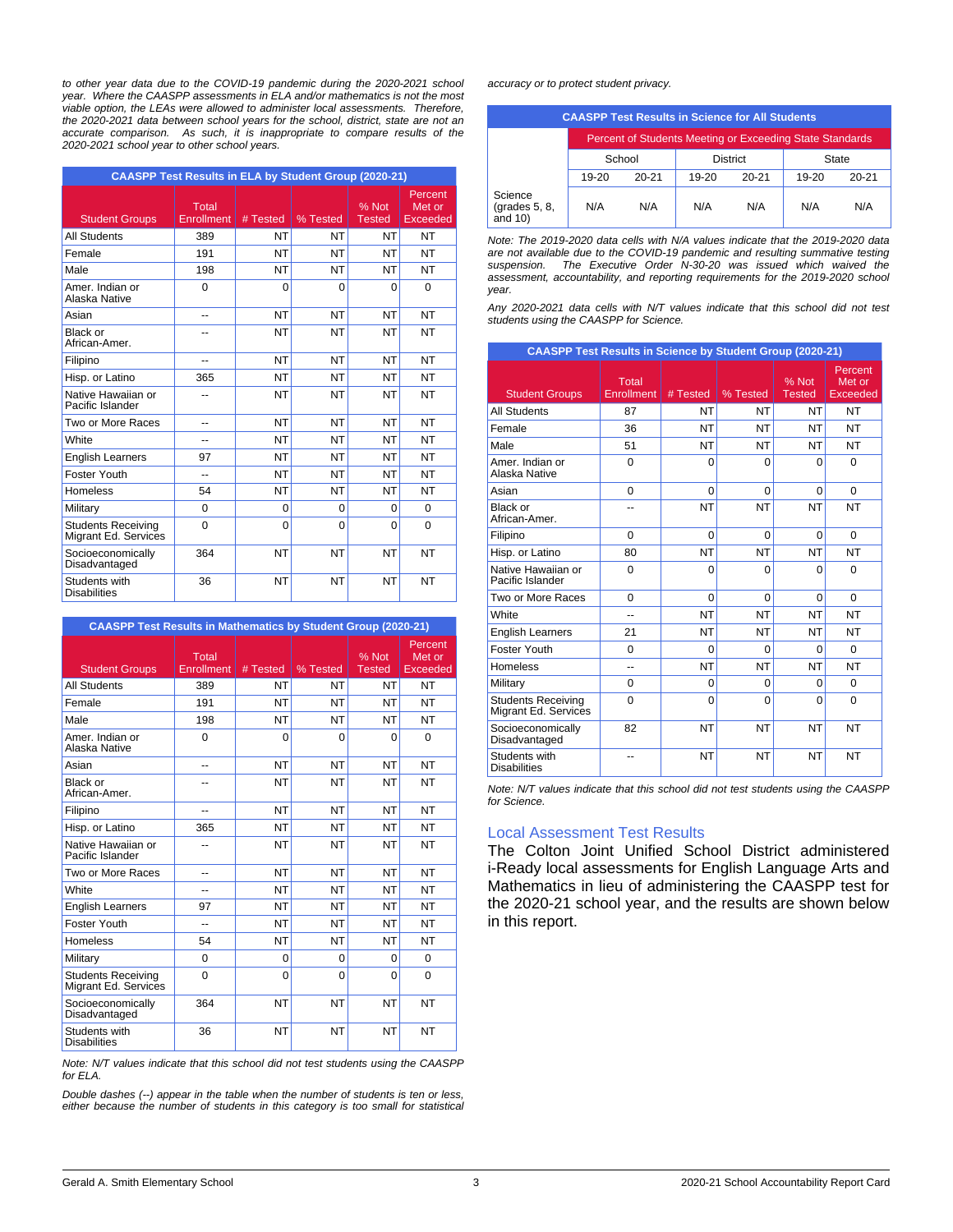| Local Assessment Test Results in ELA by Student Group (2020-21)<br><b>Assessment Name: i-Ready Assessment</b> |                     |          |                     |                        |                                |
|---------------------------------------------------------------------------------------------------------------|---------------------|----------|---------------------|------------------------|--------------------------------|
| <b>Student Groups</b>                                                                                         | Total<br>Enrollment | # Tested | % Tested            | % Not<br><b>Tested</b> | Percent<br>Met or<br>Exceeded* |
| <b>All Students</b>                                                                                           | 387                 | 378      | 98                  | 2.00                   | 35                             |
| Female                                                                                                        | 190                 | 184      | 97                  | 3.00                   | 38                             |
| Male                                                                                                          | 197                 | 194      | 98                  | 2.00                   | 33                             |
| Amer, Indian or<br>Alaska Native                                                                              | $\star$             |          |                     |                        |                                |
| Asian                                                                                                         | $\star$             | $\star$  | $\star$             | $\star$                | $\star$                        |
| <b>Black or</b><br>African-Amer.                                                                              | $\star$             | $\star$  | $\star$             | $\star$                | $\star$                        |
| Filipino                                                                                                      | $\Omega$            | $\Omega$ | $\Omega$            | $\Omega$               | $\Omega$                       |
| Hisp. or Latino                                                                                               | 363                 | 356      | 98                  | 2.00                   | 35                             |
| Native Hawaiian or<br>Pacific Islander                                                                        | ÷                   | $\star$  | $\star$             |                        |                                |
| Two or More Races                                                                                             | $\star$             | $\star$  | $\star$             | $\star$                | $\star$                        |
| White                                                                                                         | 93                  | 91       | 98                  | 2.00                   | 29                             |
| <b>English Learners</b>                                                                                       | 96                  | 95       | 99                  | 1.00                   | 8                              |
| Foster Youth                                                                                                  | $\star$             | ÷        | $\ddot{\textbf{x}}$ | $\star$                | $\star$                        |
| <b>Homeless</b>                                                                                               | 28                  | 28       | 100                 | 0.00                   | 32                             |
| Military                                                                                                      | $\Omega$            | $\Omega$ | $\Omega$            | $\Omega$               | $\Omega$                       |
| <b>Students Receiving</b><br>Migrant Ed. Services                                                             | 0                   | $\Omega$ | $\Omega$            | $\Omega$               | $\Omega$                       |
| Socioeconomically<br>Disadvantaged                                                                            | 354                 | 347      | 98                  | 2.00                   | 35                             |
| Students with<br><b>Disabilities</b>                                                                          | 33                  | 26       | 79                  | 21.00                  | 12                             |

**Local Assessment Test Results in Mathematics by Student Group (2020-21)**

| <b>Assessment Name: i-Ready Assessment</b>        |                     |          |          |                        |                                |
|---------------------------------------------------|---------------------|----------|----------|------------------------|--------------------------------|
| <b>Student Groups</b>                             | Total<br>Enrollment | # Tested | % Tested | % Not<br><b>Tested</b> | Percent<br>Met or<br>Exceeded* |
| <b>All Students</b>                               | 387                 | 377      | 97       | 3.00                   | 19                             |
| Female                                            | 190                 | 184      | 97       | 3.00                   | 20                             |
| Male                                              | 197                 | 193      | 98       | 2.00                   | 19                             |
| Amer, Indian or<br>Alaska Native                  | $\star$             | $\star$  |          | $\star$                | $\star$                        |
| Asian                                             | $\star$             | $\star$  | $\star$  | $\star$                | $\star$                        |
| Black or<br>African-Amer.                         | $\star$             | $\star$  | $\star$  | $\star$                | $\star$                        |
| Filipino                                          | $\Omega$            | $\Omega$ | $\Omega$ | $\Omega$               | $\Omega$                       |
| Hisp. or Latino                                   | 363                 | 355      | 98       | 2.00                   | 20                             |
| Native Hawaiian or<br>Pacific Islander            | $\star$             | $\star$  | $\star$  | $\star$                | $\star$                        |
| Two or More Races                                 | $\star$             | $\star$  | $\star$  | $\star$                | $\star$                        |
| White                                             | 93                  | 91       | 98       | 2.00                   | 11                             |
| <b>English Learners</b>                           | 96                  | 94       | 98       | 2.00                   | 6                              |
| Foster Youth                                      | $\star$             | $\star$  | $\star$  | $\star$                | $\star$                        |
| <b>Homeless</b>                                   | 28                  | 28       | 100      | 0.00                   | 11                             |
| Military                                          | $\Omega$            | $\Omega$ | $\Omega$ | 0                      | $\Omega$                       |
| <b>Students Receiving</b><br>Migrant Ed. Services | $\Omega$            | $\Omega$ | $\Omega$ | $\Omega$               | $\Omega$                       |
| Socioeconomically<br>Disadvantaged                | 354                 | 346      | 98       | 2.00                   | 19                             |
| Students with<br><b>Disabilities</b>              | 33                  | 26       | 79       | 21.00                  | 12                             |

*\*At or above the grade-level standard in the context of the local assessment administered.*

*Note: Double dashes (--) appear in the table when the number of students is ten or less, either because the number of students in this category is too small for statistical accuracy or to protect student privacy.*

# Local Control Accountability Plan (LCAP)

As part of the new Local Control Funding Formula, school districts are required to develop, adopt, and annually update a three-year Local Control and Accountability Plan (LCAP). The following components of this SARC address some of the priorities identified in the District's LCAP:

Conditions of Learning (Basic Services) – State Priority 1: Degree to which teachers are appropriately assigned and fully credentialed in the subject areas and for the pupils they are teaching; pupils have access to standards-aligned Instructional materials and school facilities are maintained in good repair. Covered in *Teacher Preparation and Placement*, including the Teacher Credentials & Misassignments chart; *Instructional Materials*, including the Textbooks chart; and *School Facilities & Maintenance*, including the Campus Description and School Facility Good Repair Status charts.

Conditions of Learning (Implementation of State Standards) – State Priority 2: academic content and performance standards adopted by the state board for all pupils. Not covered in the School Accountability Report Card.

Parental Involvement – State Priority 3: Efforts to seek parent input in decision making, promotion of parent participation in programs for unduplicated pupils and special need subgroups. Covered in *Parent Involvement.*

Pupil Achievement – State Priority 4: Performance on standardized tests, score on Academic Performance Index, share of pupils that are college and career ready, share of English learners that become English proficient, English learner reclassification rate, share of pupils that pass Advanced Placement exams with a 3 or higher, and share of pupils determined prepared for college by the<br>Early Assessment Program. Covered in California Early Assessment Program. *Assessment of Student Performance and Progress*, including the CAASPP charts.

Engagement (Pupil Engagement) – State Priority 5: School attendance rates, chronic absenteeism rates, middle school dropout rates, high school dropout rates, and high school graduation rates. Covered in *Dropout & Graduation Rates*, including the Dropout chart; and *Graduation Requirements*, including the Graduation Rate chart for high schools only.

School Climate – State Priority 6: Pupil suspension rates, pupil expulsion rates, other local measures including surveys of pupils, and parents and teachers on the sense of safety and school connectedness. Covered in *Discipline & Climate for Learning*, including Suspension & Expulsion chart; and *School Site Safety Plan.*

Conditions of Learning (Course Access) – State Priority 7: Pupil enrollment in a broad course of study that includes all of the subject areas. Accountability Report Card.

Other Pupil Outcomes – State Priority 8: Pupil outcomes in the subject areas. Covered in *Physical Fitness*, including the Physical Fitness Test chart.

## Parent Involvement

Parents are encouraged to get involved in their child's learning environment either by volunteering in the classroom, participating in a decision-making group, or simply attending school events.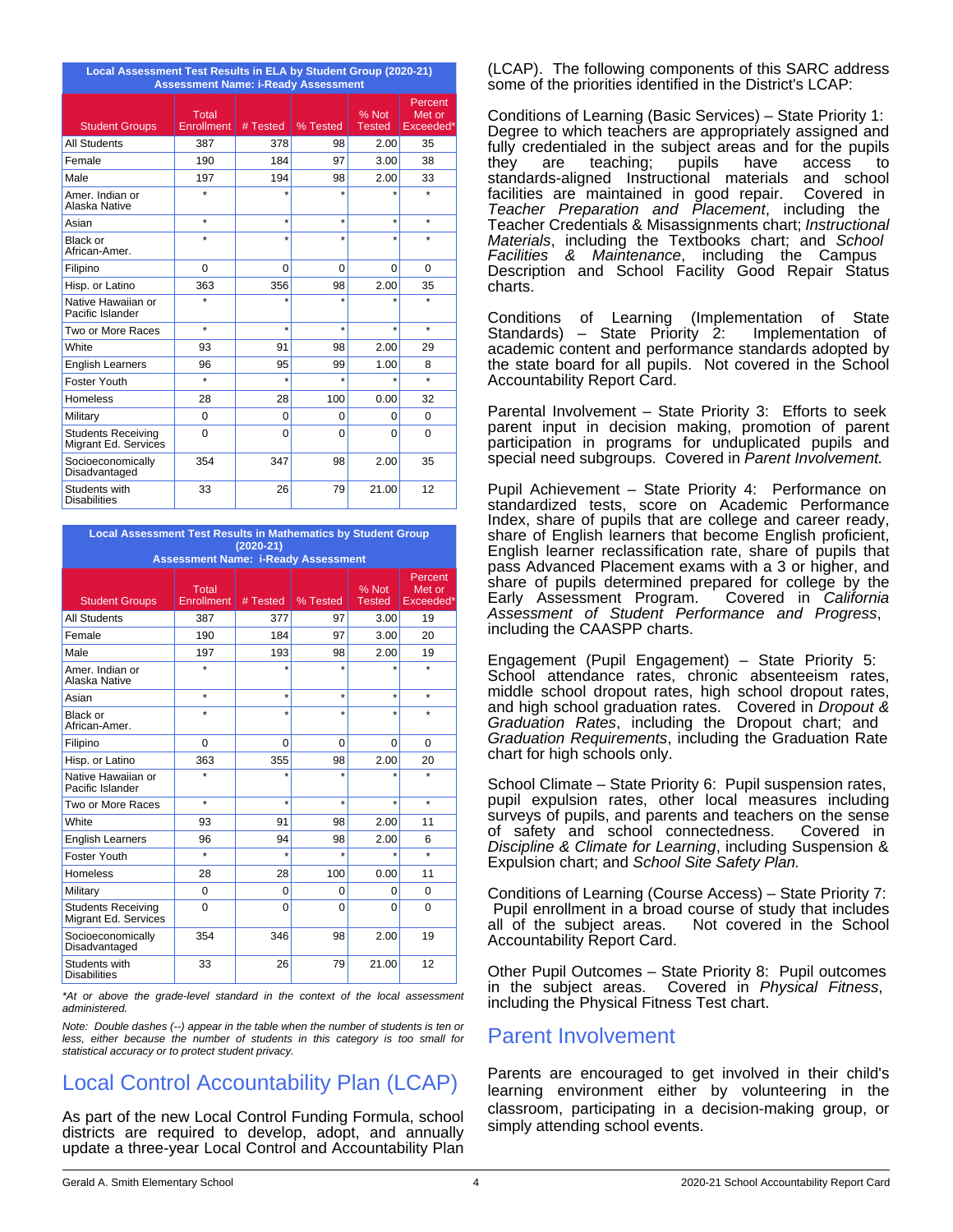Parents stay informed on upcoming events and school activities through flyers, parent conferences, the school marquee, the school website, ParentSquare(automated telephone message delivery system), informational meetings, and social media (Facebook, Instagram, Twitter). Contact the school office at (909) 580-5033 for more information on how to become involved in your child's learning environment.

### **Opportunities to Volunteer**

Classroom Helper Helping Hands School Wide Events

### **Committees**

English Learner Advisory Council PBIS Committee Safety Committee School Site Council ASB

## **School Activities**

Back to School Night EL Classes for Parents English as a Second Language Math Classes for Parents Nutrition Classes Ongoing Classes for Parents to stay involved with Student Career Guidance Open House Science Fair Student Performances Volunteer Tea

Note: The above events were planned for the school year and will occur as Department of Public Health allows due to the ongoing COVID-19 pandemic.

## School Facilities & Maintenance

The district takes great efforts to ensure that all schools are clean, safe, and functional through proper facilities maintenance and campus supervision. Gerald A. Smith Elementary School's original facilities were built in 1966; ongoing maintenance and campus improvements ensure facilities remain up to date and provide adequate space for students and staff. District maintenance and site custodial staff ensure that the repairs necessary to keep the school in good condition are completed in a timely manner. A work order process is used by school and district staff to communicate non-routine maintenance requests. Emergency repairs are given the highest priority.

Every morning before school begins, the custodian inspects facilities for safety hazards or other conditions that need attention prior to students and staff entering school grounds. One day custodian and an evening crew are assigned to Gerald A. Smith Elementary School. The day custodian is responsible for:

- Cafeteria setup/cleanup
- Restroom cleaning
- Basic maintenance
- Event setup/cleanup

Restrooms are checked throughout the day for cleanliness and subsequently cleaned as needed. The evening crew is responsible for:

- Classroom cleaning
- Office area cleaning
- Restroom cleaning

The principal communicates with custodial staff daily concerning maintenance and school safety issues.

| <b>Campus Description</b>   |          |
|-----------------------------|----------|
| Year Built                  | 1966     |
| Acreage                     | 9.5      |
| Square Footage              | 52541.2  |
|                             | Quantity |
| <b>Permanent Classrooms</b> | 14       |
| Portable Classrooms         | 24       |
| Restrooms (sets)            | 6        |
| Staff Lounge(s)             |          |
| Resource Room(s)            |          |
| Library                     |          |
| Cafeteria(s)                |          |

## Facilities Inspection

The district's maintenance department inspects Gerald A. Smith Elementary School on an annual basis in accordance with Education Code §17592.72(c)(1). Gerald A. Smith Elementary School uses a school site inspection survey to identify unsafe or hazardous conditions and facility improvement needs. The most recent school inspection took place on Tuesday, November 02, 2021 - Monday, November 08, 2021. During fiscal year 2021-22, all restrooms were fully functional and available for student use at the time of the inspection.

| <b>School Facility Good Repair Status</b><br>Most Recent Inspection: Tuesday, November 02, 2021 |      |                      |      |  |
|-------------------------------------------------------------------------------------------------|------|----------------------|------|--|
| Item Inspected                                                                                  |      | <b>Repair Status</b> |      |  |
|                                                                                                 | Good | Fair                 | Poor |  |
| A. Systems                                                                                      |      |                      |      |  |
| <b>B.</b> Interior                                                                              |      |                      |      |  |
| C. Cleanliness                                                                                  |      |                      |      |  |
| D. Electrical                                                                                   |      |                      |      |  |
| E. Restrooms / Fountains                                                                        |      |                      |      |  |
| F. Safety                                                                                       |      |                      |      |  |
| G. Structural                                                                                   |      |                      |      |  |
| H. External                                                                                     |      |                      |      |  |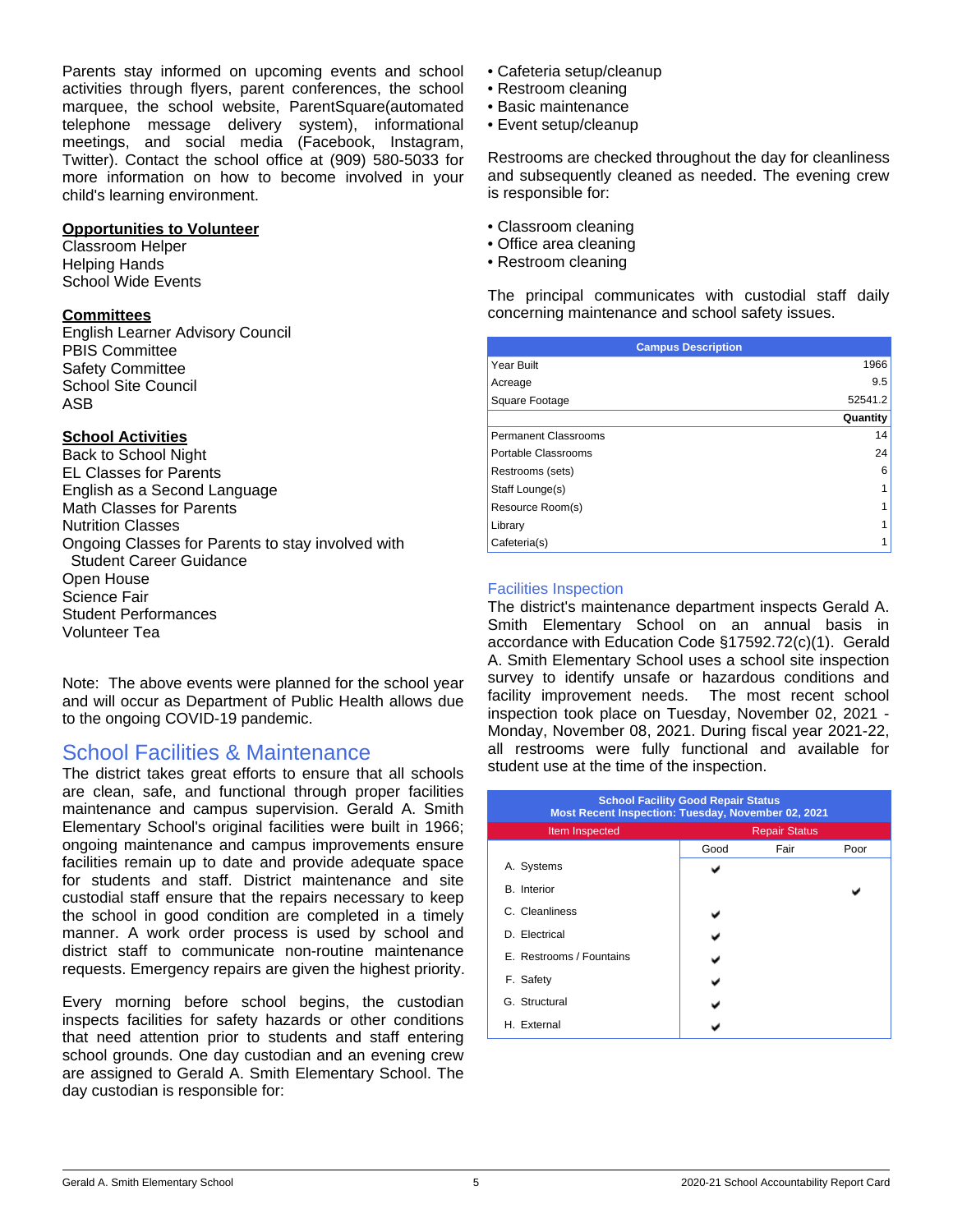|                       | <b>Repair Needed and Action Taken or Planned</b>                                                                                                                                 |
|-----------------------|----------------------------------------------------------------------------------------------------------------------------------------------------------------------------------|
| <b>Section Number</b> | Comment                                                                                                                                                                          |
| (B)                   | County Room A - Walls have damage from cracks, tears,<br>holes or water damage                                                                                                   |
|                       | County Room B, K1, K2, K3, K4, Room 06, Room 12, Room<br>13, Room 20, Room 21, Room 22, Room 24, Room 25,<br>Room 30, Room 31 & RR Portable Staff - Ceiling tiles are<br>stained |
|                       | County Room D, Room 26, Room 27, Room 35 & RR<br>Portable Staff - Ceiling tiles are stained; ceiling tiles missing,<br>damaged or loose                                          |
|                       | Room 05, Room 08, Room 09, Room 14, Room 15, Room<br>28, Room 29, Room 32, Room 33, Room 36, Room 38 & RR<br>Portable Boys - Ceiling tiles missing, damaged or loose             |
|                       | Room 11 & RR Portable Girls - Ceiling tiles missing,<br>damaged or loose; ceiling tiles are stained                                                                              |
|                       | Room 19 - Ceiling tiles are stained; ceiling tiles missing,<br>damaged or loose                                                                                                  |
|                       | Room 37 - Walls have damage from cracks, tears, holes or<br>water damage; ceiling tiles are stained                                                                              |
| (D)                   | Room 21 - Electrical outlet covers or light switch covers are<br>damaged or missing                                                                                              |
|                       | Room 32 - Electrical outlet covers or light switch covers are<br>damaged or missing                                                                                              |
| (E)                   | Room 17 - Sink/fountain is clogged                                                                                                                                               |
|                       |                                                                                                                                                                                  |
|                       | <b>Overall Summary of School Facility Good Repair Status</b>                                                                                                                     |

#### *Rating Description*

*Good: The school is maintained in good repair with a number of non-critical deficiencies noted. These deficiencies are isolated, and/or result from minor wear and tear, and/or are in the process of being mitigated.*

Exemplary Good Fair Poor

v

#### Campus Supervision

School administration and teaching staff place a high priority on providing adequate adult supervision on campus before, during, and after school. As students arrive on campus each morning, administrators and noon aides are strategically assigned to designated entrance areas and the playground. During recess, teachers supervise playground activity. Noon aides monitor lunch time activity in the cafeteria and on the playground. At the end of the day when students are dismissed, administrators and teachers monitor student behavior to ensure a safe and orderly departure.

Gerald A. Smith Elementary School is a closed campus. During school hours, all visitors must sign in at the school's office and wear identification badges while on school grounds.

#### School Site Safety Plan

The Comprehensive School Site Safety Plan was developed for Gerald A. Smith Elementary School in collaboration with local agencies and the district office to fulfill Senate Bill 187 requirements. Components of this plan include child abuse reporting procedures, teacher notification of dangerous pupil procedures, disaster response procedures, procedures for safe arrival and departure from school, sexual harassment policy, and dress code policy. The school's most recent school safety plan was reviewed, updated, and discussed with school staff in January 2022.

## Classroom Environment

#### Discipline & Climate for Learning

Gerald A. Smith Elementary School's discipline practices and behavior management strategies comply with approved board policies and are designed to create effective learning environments and minimize classroom disruptions. Progressive discipline and proactive measures are employed in the classroom for those students experiencing difficulty following school rules and demonstrating positive behavior. Disciplinary intervention is managed by school administrators in a fair, firm, and consistent manner based upon the nature of each situation.

Gerald A. Smith Elementary School has the following three expectations: Be respectful

Be responsible Be safe

| <b>Suspensions &amp; Expulsions</b> |       |                 |           |  |
|-------------------------------------|-------|-----------------|-----------|--|
|                                     | 18-19 | 19-20           | $20 - 21$ |  |
|                                     |       | School          |           |  |
| % Students Suspended                | 0.4   | 0.0             |           |  |
| % Students Expelled                 | 0.0   | 0.0             |           |  |
|                                     |       | <b>District</b> |           |  |
| % Students Suspended                | 5.0   | 0.0             |           |  |
| % Students Expelled                 | 0.1   | 0.0             |           |  |
|                                     |       | <b>State</b>    |           |  |
| % Students Suspended                | 3.5   | 2.5             | 0.2       |  |
| % Students Expelled                 | 0.8   | 0.1             | 0.0       |  |

*Note: Data collected during the 2020-2021 school year may not be comparable to earlier years of this collection due to differences in learning mode instruction in response to the COVID-19 pandemic.*

*The 2019-2020 suspensions and expulsions rate data are not comparable to prior year data because the 2019-2020 school year is a partial school year due to the COVID-19 crisis. As such, it would be inappropriate to make any comparisons in rates of suspensions and expulsions in the 2019-2020 school year compared to other school years.*

| Suspensions and Expulsions by Student Group (2020-21) |                         |                        |  |
|-------------------------------------------------------|-------------------------|------------------------|--|
| <b>Student Group</b>                                  | <b>Suspensions Rate</b> | <b>Expulsions Rate</b> |  |
| <b>All Students</b>                                   | 0.0                     | 0.0                    |  |
| Female                                                | 0.0                     | 0.0                    |  |
| Male                                                  | 0.0                     | 0.0                    |  |
| Non-Binary                                            | 0.0                     | 0.0                    |  |
| Amer, Indian or Alaska Native                         | 0.0                     | 0.0                    |  |
| Asian                                                 | 0.0                     | 0.0                    |  |
| Black or African-Amer.                                | 0.0                     | 0.0                    |  |
| Filipino                                              | 0.0                     | 0.0                    |  |
| Hisp. or Latino                                       | 0.0                     | 0.0                    |  |
| Native Hawaiian or Pacific Islander                   | 0.0                     | 0.0                    |  |
| Two or More Races                                     | 0.0                     | 0.0                    |  |
| White                                                 | 0.0                     | 0.0                    |  |
| <b>English Learners</b>                               | 0.0                     | 0.0                    |  |
| <b>Foster Youth</b>                                   | 0.0                     | 0.0                    |  |
| Homeless                                              | 0.0                     | 0.0                    |  |
| Students Receiving Migrant Ed.<br>Services            | 0.0                     | 0.0                    |  |
| Socioeconomically Disadvantaged                       | 0.0                     | 0.0                    |  |
| <b>Students with Disabilities</b>                     | 0.0                     | 0.0                    |  |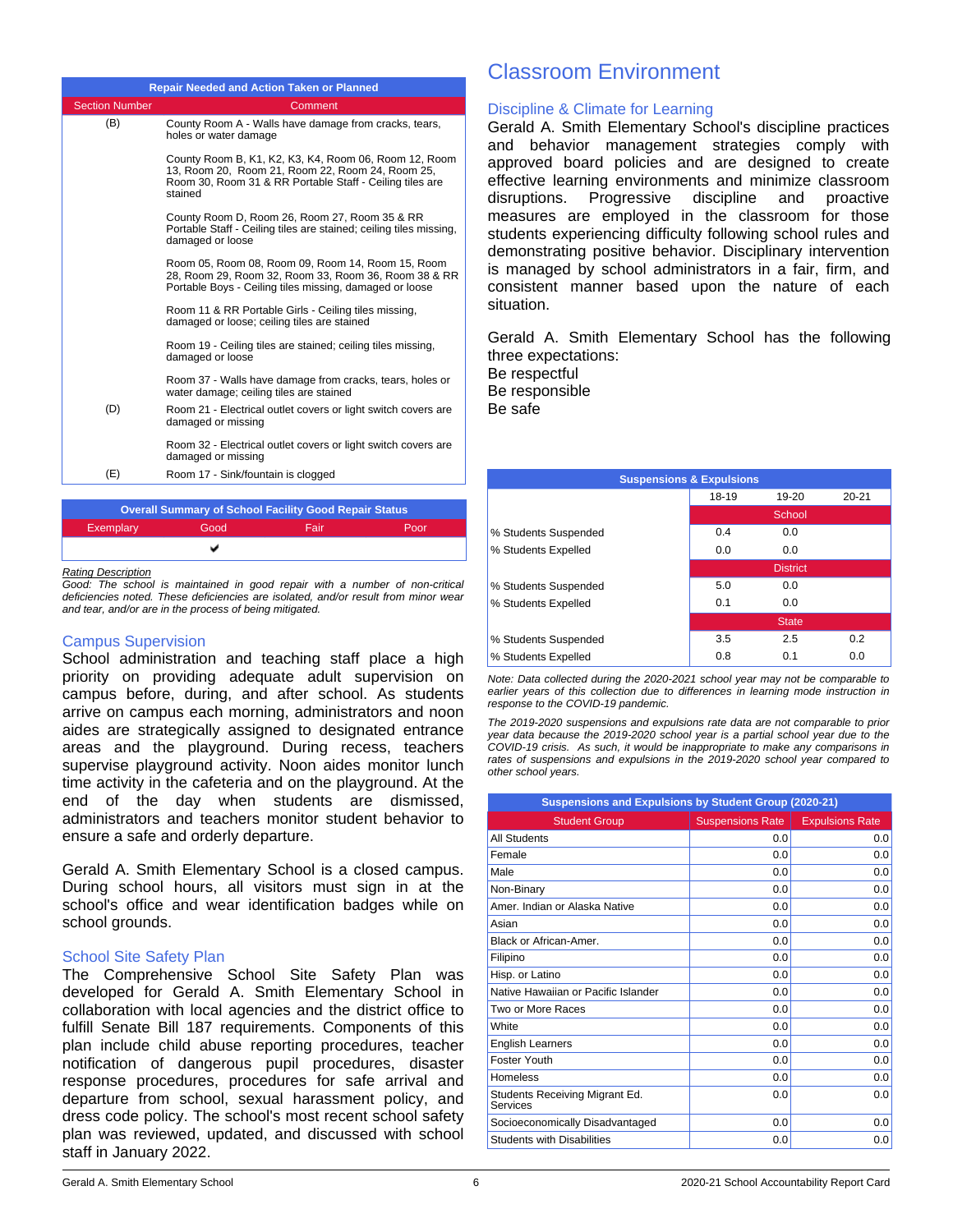### Class Size

The Class Size Distribution table in this report illustrates the distribution of class sizes by grade level, the average class size, and the number of classes that contain 1-20 students, 21-32 students, and 33 or more students. Calculations exclude classrooms of 50 or more students.

| <b>Average Class Size and Class Size Distribution</b> |               |                          |                          |        |
|-------------------------------------------------------|---------------|--------------------------|--------------------------|--------|
|                                                       | 2018-19       |                          |                          |        |
|                                                       | Avg.<br>Class | <b>Number of Classes</b> |                          |        |
| Grade                                                 | <b>Size</b>   | $1 - 20$                 | $21 - 32$                | $33+$  |
| K                                                     | 19.0          | 4                        | $\overline{2}$           |        |
| 1                                                     | 23.0          |                          | 4                        |        |
| $\overline{2}$                                        | 24.0          |                          | $\overline{4}$           |        |
| 3                                                     | 20.0          | $\overline{2}$           | $\overline{2}$           |        |
| $\overline{4}$                                        | 23.0          |                          | $\overline{4}$           |        |
| 5                                                     | 30.0          |                          | 3                        |        |
| 6                                                     | 26.0          | 1                        | $\overline{4}$           |        |
|                                                       |               |                          | 2019-20                  |        |
|                                                       | Avg.          |                          |                          |        |
|                                                       | <b>Class</b>  |                          | <b>Number of Classes</b> |        |
| Grade                                                 | <b>Size</b>   | $1 - 20$                 | $21 - 32$                | $33 +$ |
| K                                                     | 19.0          | 1                        | 5                        |        |
| 1                                                     | 18.0          | 3                        | $\overline{2}$           |        |
| $\overline{2}$                                        | 18.0          | $\overline{2}$           | 3                        |        |
| 3                                                     | 17.0          | $\overline{2}$           | $\overline{4}$           |        |
| 4                                                     | 18.0          | 1                        | 3                        |        |
| 5                                                     | 26.0          |                          | 4                        |        |
| 6                                                     | 30.0          |                          | $\overline{2}$           |        |
|                                                       |               |                          | 2020-21                  |        |
|                                                       | Avg.<br>Class |                          | <b>Number of Classes</b> |        |
| Grade                                                 | <b>Size</b>   | $1 - 20$                 | $21 - 32$                | $33+$  |
| ĸ                                                     | 9.0           | 13                       |                          |        |
| 1                                                     | 8.0           | 11                       |                          |        |
| $\overline{2}$                                        | 10.0          | 8                        | 1                        |        |
| 3                                                     | 10.0          | 9                        |                          |        |
| 4                                                     | 8.0           | 7                        | $\mathbf{1}$             |        |
| 5                                                     | 13.0          | 6                        | $\mathbf{1}$             |        |
| 6                                                     | 13.0          | $\overline{7}$           |                          |        |

*\*Number of classes indicates how many classes fall into each size category (a range of total students per class).*

# Pupil Engagement

### Chronic Absenteeism

The following chart identifies the chronic absenteeism rates by student group for Gerald A. Smith Elementary School for the 2020-21 school year. A "chronic absentee" has been defined in EC Section 60901(c)(1) as "a pupil who is absent on 10 percent or more of the school days in the school year when the total number of days a pupil is absent is divided by the total number of days the pupil is enrolled and school was actually taught in the regular day schools of the district, exclusive of Saturdays and Sundays."

| <b>Chronic Absenteeism By Student Group (2020-21)</b> |                          |                                                  |                                 |                                |
|-------------------------------------------------------|--------------------------|--------------------------------------------------|---------------------------------|--------------------------------|
| <b>Student Group</b>                                  | Cumulative<br>Enrollment | Chronic<br>Absenteeism<br>Eligible<br>Enrollment | Chronic<br>Absenteeism<br>Count | Chronic<br>Absenteeism<br>Rate |
| <b>All Students</b>                                   | 724                      | 697                                              | 152                             | 21.8                           |
| Female                                                | 346                      | 340                                              | 76                              | 22.4                           |
| Male                                                  | 378                      | 357                                              | 76                              | 21.3                           |
| Amer, Indian or<br>Alaska Native                      | $\Omega$                 | $\Omega$                                         | 0                               | 0.0                            |
| Asian                                                 | $\overline{7}$           | $\overline{\mathbf{4}}$                          | 1                               | 25.0                           |
| Black or<br>African-Amer.                             | 25                       | 25                                               | 5                               | 20.0                           |
| Filipino                                              | $\overline{2}$           | $\overline{2}$                                   | $\Omega$                        | 0.0                            |
| Hisp. or Latino                                       | 670                      | 647                                              | 141                             | 21.8                           |
| Native Hawaiian or<br>Pacific Islander                | 3                        | 3                                                | $\Omega$                        | 0.0                            |
| Two or More Races                                     | 3                        | 3                                                | 1                               | 33.3                           |
| White                                                 | 14                       | 13                                               | 4                               | 30.8                           |
| <b>English Learners</b>                               | 217                      | 212                                              | 38                              | 17.9                           |
| Foster Youth                                          | 9                        | 6                                                | 1                               | 16.7                           |
| <b>Homeless</b>                                       | 48                       | 46                                               | 16                              | 34.8                           |
| <b>Students Receiving</b><br>Migrant Ed. Services     | $\Omega$                 | $\Omega$                                         | $\Omega$                        | 0.0                            |
| Socioeconomically<br>Disadvantaged                    | 652                      | 633                                              | 144                             | 22.7                           |
| Students with<br><b>Disabilities</b>                  | 93                       | 85                                               | 20                              | 23.5                           |

## Curriculum & Instruction

## Staff Development

All training and curriculum development activities at Gerald A. Smith Elementary School revolve around the California State Content Standards and Frameworks. During the 2020-21 school year, Gerald A. Smith Elementary School held staff development training devoted to:

- Data Analysis
- Interventions
- Instructional Strategies
- Technology Training

Decisions concerning selection of staff development activities are performed by all staff using tools such as teacher input and data analysis to determine the areas in which additional teacher training may enhance classroom instruction and increase student achievement levels. Gerald A. Smith Elementary School supports ongoing professional growth throughout the year on minimum days. Teachers meet in grade level teams to conduct data analysis to identify areas of need. Teaching staff are provided the opportunity to participate in district-sponsored staff development workshops or training sessions as 1) a supplement to site-based staff development, 2) for reinforcement of or follow-up on previous training, or 3) follow-up training for newly implemented programs/curricula.

During the 2019-20, 2020-21, and 2021-22 school years, Gerald A. Smith Elementary School's teachers had the opportunity to attend the following events hosted by the Colton Joint Unified School District: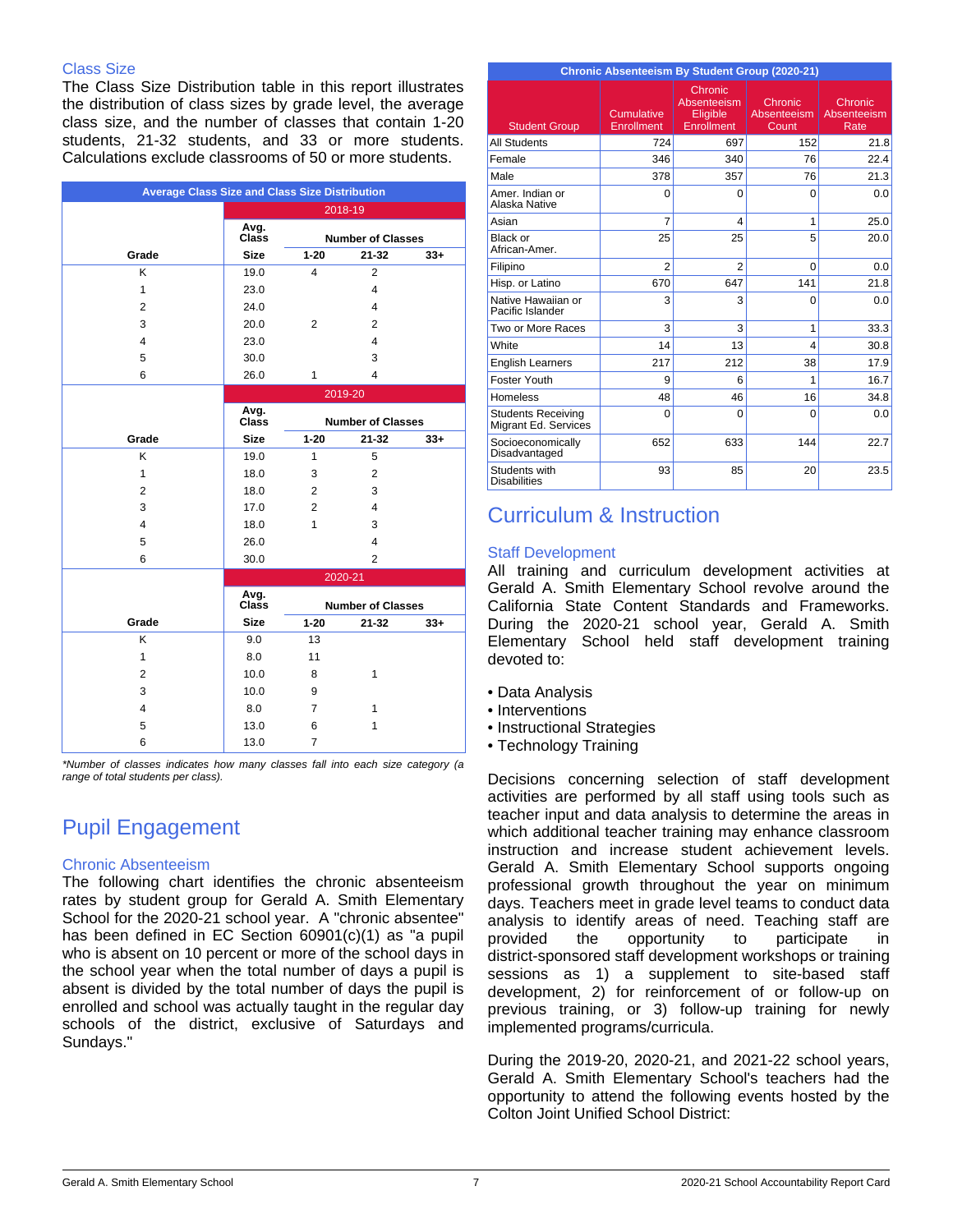## 2019-20 Training:

- LETRS Training
- Colton Cohort (Orenda Data Review Sessions)
- Equity Institute
- Instructional Leadership Teams (Focused on Strategies to Support English Learners)
- National Institute for School Leadership
- Next Generation Science Standards (NGSS) and Science Adoptions
- Student Services Summit (Focusing on Supporting Student Social and Emotional Health and Wellness)

2020-21 Training:

- Alludo (Online, Self-Paced PD for All Staff)
- CA Induction Program
- Colton Cohort (Orenda Data Review Sessions)
- Distance Learning Strategies (including Technology Tools)
- Equity
- Instructional Leadership Teams (Focused on Strategies to Support English Learners)
- Quality Teaching for English Learners (QTEL)

2021-22 Training:

- SBSS Standards for Math Practices
- Cognitive Coaching
- HSS Alive
- TEL
- Trauma Resource Institute
- Web Training

Gerald A. Smith Elementary School offers support to new and veteran teachers through peer coaching and mentoring. Instructional aides are provided targeted training focused on teaching strategies and curriculum content. Substitute teachers are invited to participate in designated staff development activities. All staff are encouraged to attend professional workshops and conferences. Classified support staff receive job-related training from department supervisors and district representatives.

| Number of School Days Dedicated to Staff Development and Continuous<br>Improvement |         |         |  |
|------------------------------------------------------------------------------------|---------|---------|--|
| 2019-20                                                                            | 2020-21 | 2021-22 |  |
|                                                                                    |         |         |  |

## Instructional Materials

All textbooks used in the core curriculum at Gerald A. Smith Elementary School are aligned to the California Content Standards and Frameworks. Instructional materials are selected from the state's most recent list of standards-based materials and adopted by the State Board of Education. The district follows the State Board of Education's eight-year adoption cycle for core content materials (English/language arts, math, science, and social science). The TK materials are from the district's most recent local adoption as there is no state board adoption list for these materials.

On Thursday, September 16, 2021, the Colton Joint Unified School District's Board of Education held a public hearing to certify the extent to which textbooks and instructional materials have been provided to students. The Board of Education adopted Resolution No. 22-01 which certifies as required by Education Code §60119 (1) that textbooks and instructional materials were provided to all students, including English learners, in the district to the extent that each pupil has a textbook or instructional materials, or both, to use in class and to take home, and (2) sufficient textbooks and instructional materials were provided to each student, including English learners, that are aligned to the academic content standards and consistent with the cycles and content of the curriculum frameworks in math, science, history-social science, and English/language arts.

In addition to core subject areas, districts are required to disclose in their SARCs the sufficiency of instructional materials used for their visual/performing arts curricula. During the 2021-22 school year, Colton Joint Unified School District provided each student, including English learners, enrolled in a visual/performing arts class with a textbook or instructional materials to use in class and to take home. These materials complied with the state's content standards and curriculum frameworks.

|                               | <b>Textbooks</b>                                                                    |                                           |  |  |  |
|-------------------------------|-------------------------------------------------------------------------------------|-------------------------------------------|--|--|--|
|                               | <b>Adoption Year</b> Publisher & Series                                             | <b>Pupils Lacking</b><br><b>Textbooks</b> |  |  |  |
| <b>English Language Arts</b>  |                                                                                     |                                           |  |  |  |
| 2017                          | McGraw Hill, Reading Wonders                                                        | $0\%$                                     |  |  |  |
| 2017                          | McGraw Hill Education, World of Wonders<br><b>Developing Early Learners</b>         | $0\%$                                     |  |  |  |
| <b>History-Social Science</b> |                                                                                     |                                           |  |  |  |
| 2017                          | McGraw Hill Education, World of Wonders<br>Developing Early Learners                | $0\%$                                     |  |  |  |
| 2021                          | Teachers' Curriculum Institute, History Alive!<br>California Middle Schools Program | $0\%$                                     |  |  |  |
| <b>Mathematics</b>            |                                                                                     |                                           |  |  |  |
| 2016                          | Houghton Mifflin Harcourt, Go Math!                                                 | $0\%$                                     |  |  |  |
| 2017                          | McGraw Hill Education, World of Wonders<br>Developing Early Learners                | $0\%$                                     |  |  |  |
| <b>Science</b>                |                                                                                     |                                           |  |  |  |
| 2020                          | Accelerate Learning, STEMScopes                                                     | $0\%$                                     |  |  |  |
| 2020                          | Amplify Education, Inc., Amplify Science                                            | $0\%$                                     |  |  |  |
| 2017                          | McGraw Hill Education, World of Wonders<br>Developing Early Learners                | $0\%$                                     |  |  |  |

## Professional Staff

## Counseling & Support Staff

Gerald A. Smith Elementary School provides professional, highly qualified staff that provide additional services and support centered on the whole student academically, physically, and mentally. The Counseling and Support Services table in this report illustrates the availability of non-instructional support staff to Gerald A. Smith Elementary School's students. Full-time equivalent (FTE) is a standard measurement used to identify an employee's regular work load on a weekly basis. For example, an FTE of 1.0 designates a full-time position and the employee is on campus and available all day every day of the week; an FTE of 0.5 indicates that the staff member is available and on campus a portion (50%) of the week.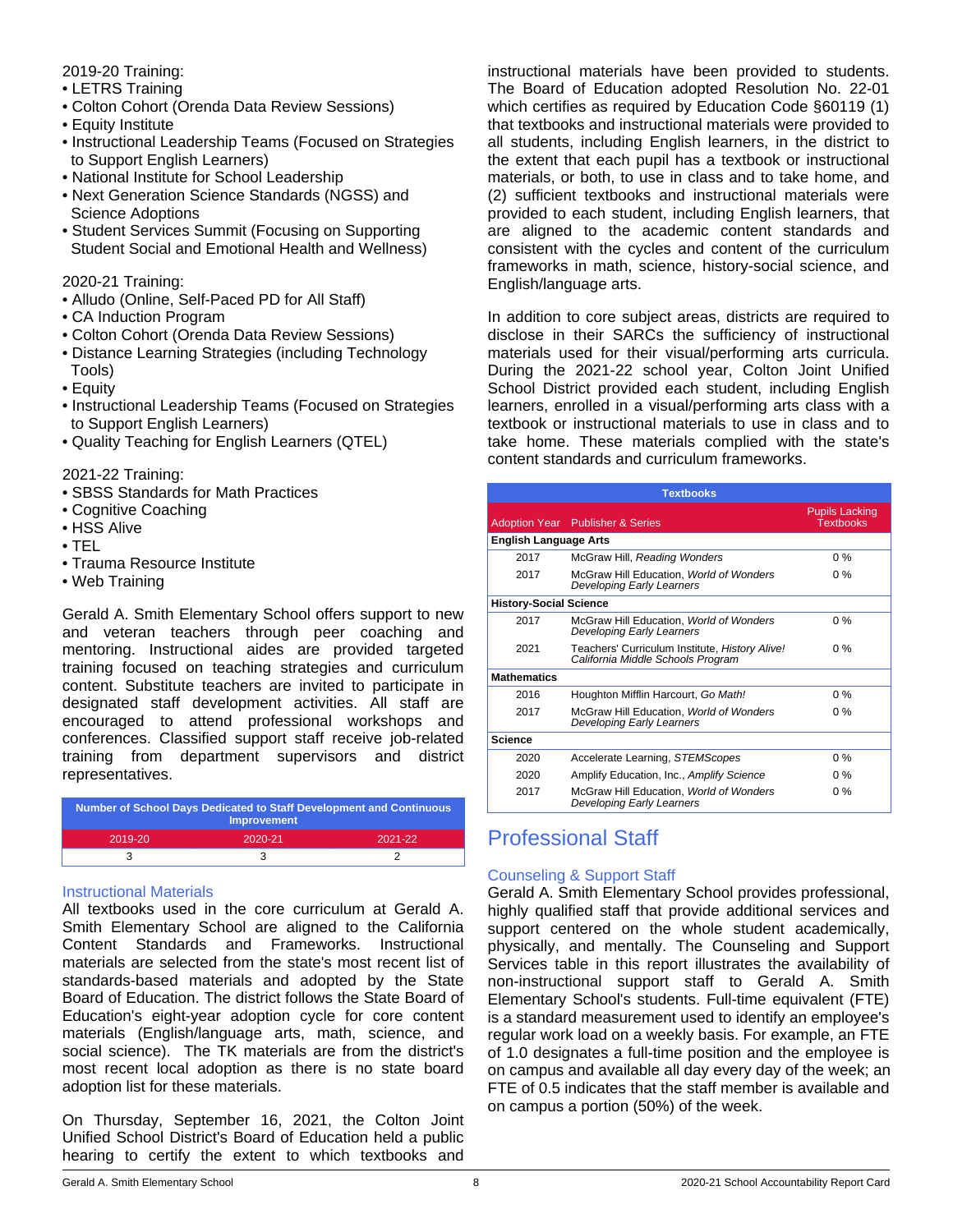| <b>Academic Counselors &amp; Other Support Staff</b><br>(Nonteaching Professional Staff)<br>2020-21 |                        |            |  |
|-----------------------------------------------------------------------------------------------------|------------------------|------------|--|
|                                                                                                     | No. of<br><b>Staff</b> | <b>FTE</b> |  |
| Academic Counselor                                                                                  | O                      | O          |  |
| Counselor                                                                                           |                        | 0.5        |  |
| <b>Health Assistant</b>                                                                             |                        | 0.8        |  |
| Library Media Technician                                                                            |                        | 0.8        |  |
| <b>Nurse</b>                                                                                        |                        | ÷          |  |
| Psychologist                                                                                        |                        | 0.3        |  |
| Speech Therapist                                                                                    |                        | 0.3        |  |

*\* as needed*

*Note: One Full Time Equivalent (FTE) equals one staff member working full time; one FTE could also represent two staff members who each work 50% of full time.*

#### Teacher Preparation and Placement

The charts below identify the number of teachers at Gerald A. Smith Elementary School, Colton Joint Unified School District and the State who are 1) fully credentialed; 2) intern credential holders who are properly assigned; 3) teachers without credentials and misassignments; and 4) credentialed teachers who are assigned out-of-field under ESSA.

The charts also report Gerald A. Smith Elementary School information related to 1) the number of teachers on permits and waivers; 2) the number misassigned; 3) the number of vacant positions; 4) the number of credentialed teachers authorized on a permit or waiver; 5) the number of local assignment options; 6) the percent of misassignments for English Learners; and 7) the percent with no credential, permit or authorization to teach.

| <b>Teacher Preparation and</b><br><b>Placement Authorization</b><br>/ Assignment (2019-20)                   | School School District District State<br>Number Percent Number Percent Number Percent |  | <b>State</b> |
|--------------------------------------------------------------------------------------------------------------|---------------------------------------------------------------------------------------|--|--------------|
| Fully (Preliminary or<br>Clearn) Credentialed for<br>Subject and Student<br>Placement (properly<br>assigned) |                                                                                       |  |              |
| Intern Credential Holders<br><b>Properly Assigned</b>                                                        |                                                                                       |  |              |
| <b>Teachers Without</b><br>Credentials and<br>Misassignments<br>("ineffective" under ESSA)                   |                                                                                       |  |              |
| <b>Credentialed Teachers</b><br>Assigned Out-of-Field<br>("out-of-field" under ESSA)                         |                                                                                       |  |              |
| Unknown                                                                                                      |                                                                                       |  |              |
| <b>Total Teaching Positions</b>                                                                              |                                                                                       |  |              |

*Note: The data in this table is based on Full Time Equivalent (FTE) status. One FTE equals one staff memeber working full time; one FTE could also represent two staff members who each work 50 percent of full time. Additionally, an assignment is defined as a position that an educator is assigned to based on setting, subject, and grade level. An Authorization is defined as the services that an educator in authorized to provide to students.*

| <b>Teachers Without Credentials and Misassignments (Considered)</b><br>"ineffective" under ESSA) Authorization/Assignment (2019-20) | <b>Number</b> |
|-------------------------------------------------------------------------------------------------------------------------------------|---------------|
| <b>Permits and Waivers</b>                                                                                                          |               |
| Misassignments                                                                                                                      |               |
| <b>Vacant Positions</b>                                                                                                             |               |
| <b>Total Teachers Without Credentials and Misassignments</b>                                                                        |               |

| <b>Credentialed Teachers Assigned Out-of Field (Considered</b><br>"out-of-field" under ESSA) / Indicator<br>$(2019 - 20)$ | <b>Number</b> |
|---------------------------------------------------------------------------------------------------------------------------|---------------|
| Credentialed Teachers Authorized on a Permit or Waiver                                                                    |               |
| <b>Local Assigment Options</b>                                                                                            |               |
| <b>Total Out-of-Field Teachers</b>                                                                                        |               |
|                                                                                                                           |               |

| <b>Class Assignments / Indicator</b><br>$(2019-20)$                                                                                                    | Percent |
|--------------------------------------------------------------------------------------------------------------------------------------------------------|---------|
| Misassignments for English Learners (a percentage of all the classes<br>with English Learners taught by teachers that are misassigned)                 |         |
| No credential, permit or authorization to teach (a percentage of all the<br>classes taught by teachers with no record of an authorization to<br>teach) |         |

*Note: For more information, refer to the Updated Teacher Equity Definitions web page at https://www.cde.ca.gov/pd/ee/teacherequitydefinitions.asp*

## District Expenditures

### Salary & Budget Comparison

State law requires comparative salary and budget information to be reported to the general public. For comparison purposes, the State Department of Education has provided average salary data from school districts having similar average daily attendance throughout the state. (Note: 2019-20 salary comparison data was the most recent data available at the time this report was published.)

| <b>Teacher and Administrative Salaries</b><br>2019-20 |                 |                                                          |  |  |
|-------------------------------------------------------|-----------------|----------------------------------------------------------|--|--|
|                                                       | <b>District</b> | State Average of<br><b>Districts in Same</b><br>Category |  |  |
| Beginning Teacher Salary                              | \$51,358        | \$50,897                                                 |  |  |
| Mid-Range Teacher Salary                              | \$81,477        | \$78,461                                                 |  |  |
| <b>Highest Teacher Salary</b>                         | \$105,187       | \$104,322                                                |  |  |
| Superintendent Salary                                 | \$233,203       | \$297,037                                                |  |  |
| <b>Average Principal Salaries:</b>                    |                 |                                                          |  |  |
| <b>Elementary School</b>                              | \$128,744       | \$131,863                                                |  |  |
| Middle School                                         | \$139,643       | \$137,086                                                |  |  |
| High School                                           | \$153,777       | \$151,143                                                |  |  |
| <b>Percentage of Budget:</b>                          |                 |                                                          |  |  |
| <b>Teacher Salaries</b>                               | 32%             | 32%                                                      |  |  |
| <b>Administrative Salaries</b>                        | 5%              | 5%                                                       |  |  |

*For detailed information on salaries, see the CDE Certificated Salaries & Benefits Web page at http://www.cde.ca.gov/ds/fd/cs/.*

## Expenditures Per Student

For the 2019-20 school year, Colton Joint Unified School District spent an average of \$13,689 of total general funds to educate each student (based on 2019-20 audited financial statements and in accordance with calculations defined in Education Code §41372). The table in this report 1) compares the school's per pupil expenditures from unrestricted (basic) and restricted (supplemental) sources with other schools in the district and throughout the state, and 2) compares the average teacher salary at the school site with average teacher salaries at the district and state levels. Detailed information regarding salaries can be found at the CDE website at www.cde.ca.gov/ds/fd/ec/ and www.cde.ca.gov/ds/fd/cs/. (The figures shown in the table below reflect the direct cost of educational services, per ADA, excluding food